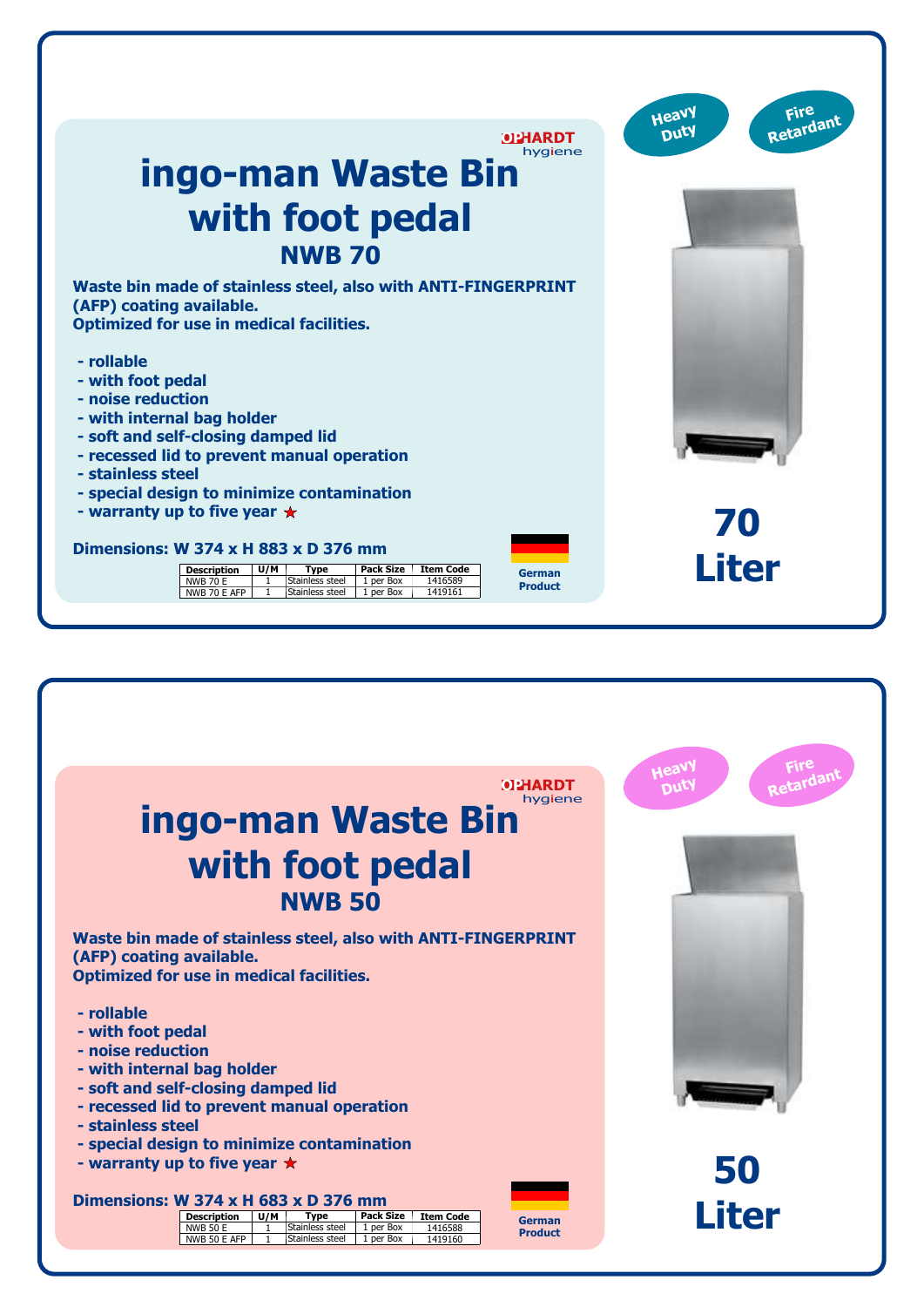| Heav         |                                                                                                                                                                                                                                                                 |  |  |  |  |  |
|--------------|-----------------------------------------------------------------------------------------------------------------------------------------------------------------------------------------------------------------------------------------------------------------|--|--|--|--|--|
|              | <b>OPHARDT</b><br>hygiene                                                                                                                                                                                                                                       |  |  |  |  |  |
|              | ingo-man Waste Bin                                                                                                                                                                                                                                              |  |  |  |  |  |
|              | with foot pedal                                                                                                                                                                                                                                                 |  |  |  |  |  |
|              | <b>NWB 24</b><br>Waste bin made of stainless steel, also with ANTI-FINGERPRINT<br>(AFP) coating available.<br><b>Optimized for use in medical facilities.</b>                                                                                                   |  |  |  |  |  |
|              |                                                                                                                                                                                                                                                                 |  |  |  |  |  |
|              | - rollable<br>- with foot pedal                                                                                                                                                                                                                                 |  |  |  |  |  |
|              | - noise reduction                                                                                                                                                                                                                                               |  |  |  |  |  |
|              | - with internal bag holder<br>- soft and self-closing damped lid<br>- recessed lid to prevent manual operation<br>- stainless steel<br>- special design to minimize contamination<br>- warranty up to five year $\star$<br>Dimensions: W 284 x H 503 x D 376 mm |  |  |  |  |  |
|              |                                                                                                                                                                                                                                                                 |  |  |  |  |  |
|              |                                                                                                                                                                                                                                                                 |  |  |  |  |  |
| 30           |                                                                                                                                                                                                                                                                 |  |  |  |  |  |
| <b>Liter</b> | <b>Pack Size</b><br>U/M<br>Type<br><b>Item Code</b><br><b>Description</b><br>German<br>Stainless steel<br>1 per Box<br><b>NWB 24 E</b><br>1416587<br>1<br><b>Product</b><br>Stainless steel<br>NWB 24 E AFP<br>$\mathbf{1}$<br>1 per Box<br>1418560             |  |  |  |  |  |



**12 + 30 Liter**

## **Yellow Colored Waste Bin powder coated, with lid and foot pedal**

**Waste bin made of steel with powder coating. For general and medical waste.**

- **damper system to control lid closing speed**
- **automatic soft close**
- **quiet closing**
- **with foot pedal**
- **with inner bucket**
- **powder coated steel**
- **warranty up to one year**
- **Volume:**
- **12 Liter**
- **30 Liter**

**Dimensions 12 Liter: W 272 x H 407 x D 255 mm Dimensions 30 Liter: W 345 x H 615 x D 325 mm**

| <b>Description</b> | Volume    | U/M | Tvpe   | Pack Size | <b>Item Code</b>        |
|--------------------|-----------|-----|--------|-----------|-------------------------|
| Waste Bin          | 12 I iter |     | Yellow | 1 per Box | <b>IO WB S06 SY 12L</b> |
| Waste Bin          | 30 Liter  |     | Yellow | 1 per Box | <b>IO WB S06 SY 30L</b> |